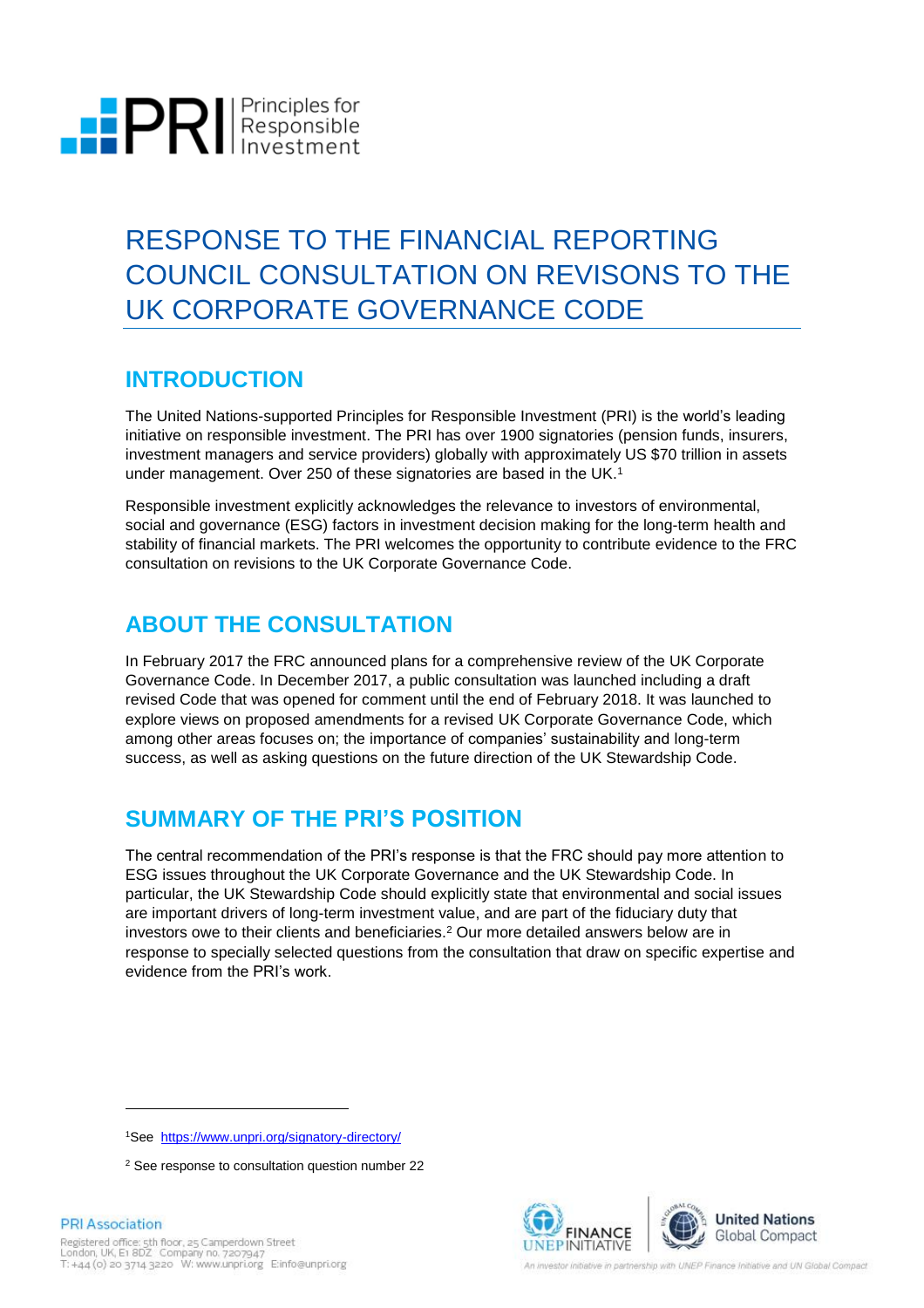### **CONSULTATION QUESTION RESPONSES**

### **UK Corporate Governance Code and Guidance on Board Effectiveness Questions**

#### **Q3. Do you agree that the proposed methods in Provision 3 are sufficient to achieve meaningful engagement?**

The proposed methods for establishing the views of a company's workforce*<sup>3</sup>* as proposed in Provision 3 <sup>4</sup> are all are sensible proposals to helpfully address the government's emphasis on workforce representation, as set forth in the UK corporate governance reform green paper.<sup>5</sup> Companies should be allowed flexibility to select one of the proposed methods depending on the board size and structure, and this flexibility is reflected in Provision 3 and the Revised Guidance on Board Effectiveness. 6

Additional ideas for engagement with the workforce outlined in the guidance may be equally beneficial to wider stakeholder engagement. We recommend that that the FRC amend wording of Provision 3 to also to include stakeholders and not just the workforce. This could include customers, suppliers, communities, government, trade unions and so forth. We note and support that in the Revised UK Corporate Governance Code consultation document,<sup>7</sup> the FRC states reference will be made to the Companies Act 2006, section 172.<sup>8</sup> Section 172 does not focus only on the workforce as stakeholders to whom directors must pay regard. Expanding Provision 3 will read more coherently with section 172 of the Companies Act 2006, and Provision 4 regarding the board's explanation of how it has engaged with the workforce *and other stakeholders*. Therefore it provides a clearer instruction for directors to understand their duties and for companies to implement.

#### **Q4. Do you consider that we should include more specific reference to the SDGs or other NGO principles, either in the Code or in the Guidance?**

The PRI recommends the FRC amends explicitly references the SDGs <sup>9</sup> under 'Leadership and Purpose' in the Code guidance, as follows:

*'The board should articulate how it has considered the SDGs as part of the company strategy, value and sustainability over the long term.'*

The executive and non-executive members of the board should play a key role in implementing, overseeing and reporting on its application of this guidance. In addition to disclosing how the SDGs are considered to contribute towards the company's long-term success, the PRI further

<sup>8</sup> *[Companies Act 2006, section 172](https://www.legislation.gov.uk/ukpga/2006/46/section/172)*

<sup>9</sup> The Code guidance might also reference the UN Global Compact 10 Principles. The UN Global Compact *[White](https://www.unglobalcompact.org/docs/about_the_gc/White_Paper_Principles_SDGs.pdf)  [Paper: The UN Global Compact and the Sustainable Development Goals](https://www.unglobalcompact.org/docs/about_the_gc/White_Paper_Principles_SDGs.pdf)* illustrates that the 10 principles are a necessary foundation to advance progress on the SDGs.



<sup>3</sup> We welcome reference to the 'workforce' and its intended purpose to extend consideration beyond those with formal employee contracts.

<sup>4</sup> Including: appointing a director from the workforce, a formal workforce advisory council, or a designated nonexecutive director as well as means for the workforce to raise concerns in confidence and anonymously.

<sup>5</sup> *[UK corporate governance reform green paper](https://www.gov.uk/government/uploads/system/uploads/attachment_data/file/584013/corporate-governance-reform-green-paper.pdf)*

<sup>6</sup> FRC consultation documents *Appendix B - [Revised Guidance on Board Effectiveness](https://www.frc.org.uk/document-library/corporate-governance/2017/proposed-revisions-to-the-uk-corporate-governa-(1))*

<sup>7</sup> FRC consultation documents *Appendix A – [Revised UK Corporate Governance Code](https://www.frc.org.uk/document-library/corporate-governance/2017/proposed-revisions-to-the-uk-corporate-governance)*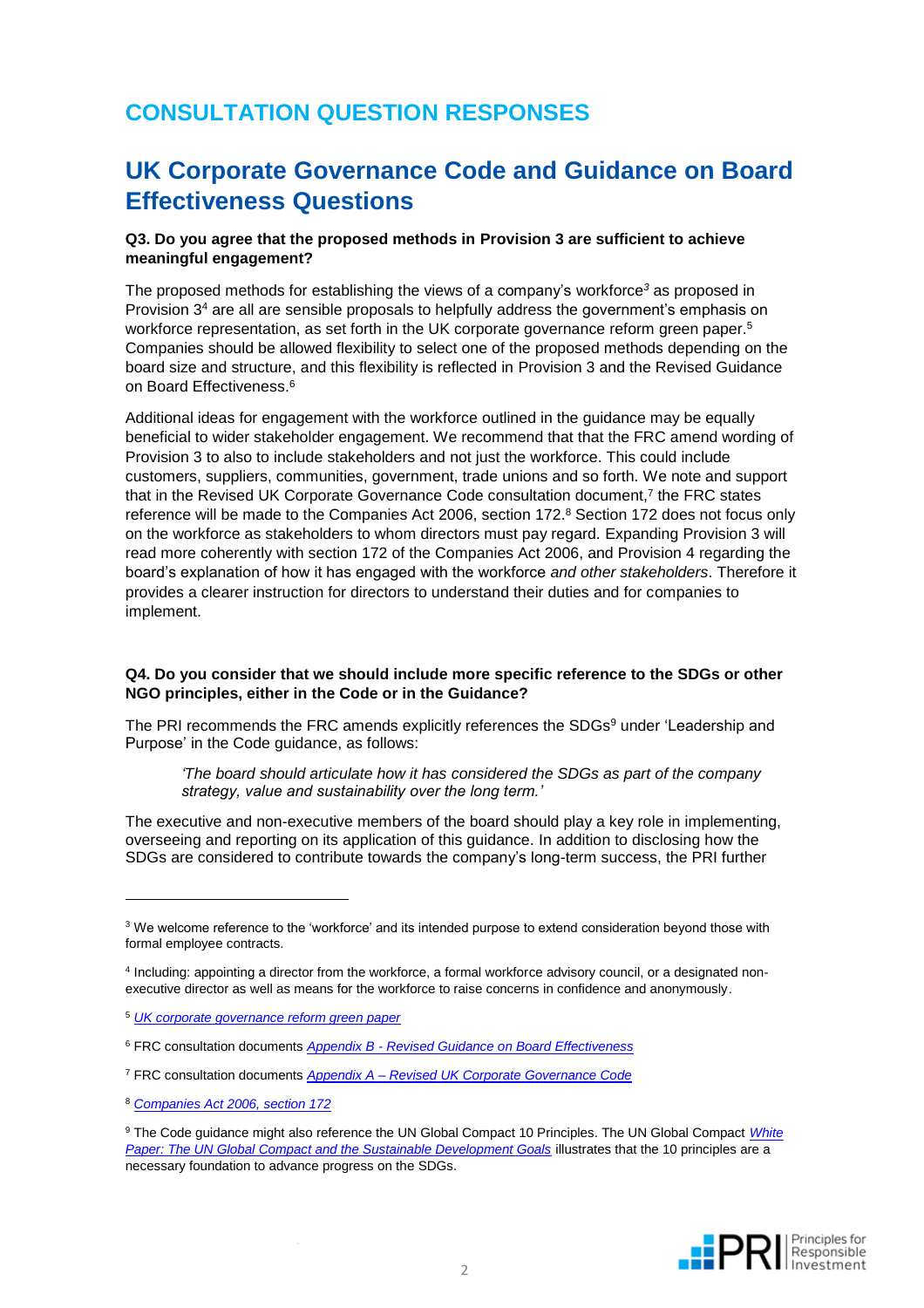recommends that boards should increasingly consider and disclose how company activity meaningfully contributes to achieving the SDGs. 10

The integration of the SDGs into the Code guidance is an important signal for companies worldwide, and important for the UK to maintain its status as a leader and standard bearer in international corporate governance regulation, particularly in the context of increasing investor support for the SDGs, further outlined below.

#### • **The PRI's** *Blueprint for responsible investment* **and** *The SDG investment case*

In May 2017, the PRI published its 10 year strategy, the PRI Blueprint for responsible investment. <sup>11</sup> Developed in formal consultation with PRI signatories, the SDGs are firmly embedded within the strategy as one of the nine pillars that will define the PRI's work over the next decade.

Many PRI signatories believe that their investments in companies and other entities will only be profitable over the long term if societies and the financial system develop in an environmentally sustainable, equitable way. This is explored in the PRI's publication, *The SDG Investment Case<sup>12</sup>* which outlines why there is an expectation that investors will contribute to the SDGs and – crucially – why investors should want to contribute to them.

- o The SDGs represent the globally-agreed most pressing environmental, social and economic issues in the world, and as such serve as a list of the material environmental, social and governance (ESG) factors that should be considered as part of an investor's fiduciary duty.
- $\circ$  Large institutional investors which can be considered as universal owners with their portfolios exposed to growing and widespread economic risks, can protect their long-term financial performance by encouraging sustainable economies and markets.
- $\circ$  Achieving the SDGs will be a fundamental driver of economic growth which, in the long term, will boost corporate revenues and earnings and, in turn, equities and other assets.
- $\circ$  Providing solutions to sustainability challenges offers attractive investment opportunities. Investors can implement strategies that target SDG themes and sectors, with opportunities available in most asset classes.

Furthermore, ultimate beneficiaries (of pension funds, clients of insurance companies, etc.) increasingly demand that all parties in the investment chain (markets, asset holders and managers) take into account their broader long-term interests and those of future generations. The SDGs offer clear direction to meet these needs.

For companies, the 'SDG Investment Case' notes that environmental damage, social dislocation and economic inequality may have significant associated costs forced into companies' accounts in the future. The SDGs provide a clear risk framework for companies to mitigate these costs, as well as to consider and report against in the broader context of sustainable development. As one example, the Global Reporting Initiative (GRI)<sup>13</sup> offers guidance for companies to report against the SDGs, and therefore can practically support companies' implementation of any such Code guidance.

In summary there is significant support from, and benefit for, investors and companies alike to include specific reference to the SDGs in the Code guidance. Achieving the SDGs through corporate responsibility and responsible investment will require a more dedicated approach from multiple actors, and the FRC has an opportunity to bring the UK into a leadership role by making this reference explicit.



 $10$  Examples might include; labour practices, job creation, energy and resource consumption etc. Many more examples can be found in the GRI's *SDG Compass - [linking the SDGs and the GRI.](https://www.globalreporting.org/standards/resource-download-center/sdg-compass-annex-linking-the-sdgs-and-gri-standards/?g=e6f47b7a-0801-4abc-a7ff-c4130055cdef)*

<sup>11</sup> *See* the *[PRI Blueprint for responsible investment](https://blueprint.unpri.org/)*

<sup>12</sup> *[The SDG Investment Case](https://www.unpri.org/download_report/42251)*

<sup>13</sup> *SDG Compass - [linking the SDGs and the GRI](https://www.globalreporting.org/standards/resource-download-center/sdg-compass-annex-linking-the-sdgs-and-gri-standards/?g=e6f47b7a-0801-4abc-a7ff-c4130055cdef)*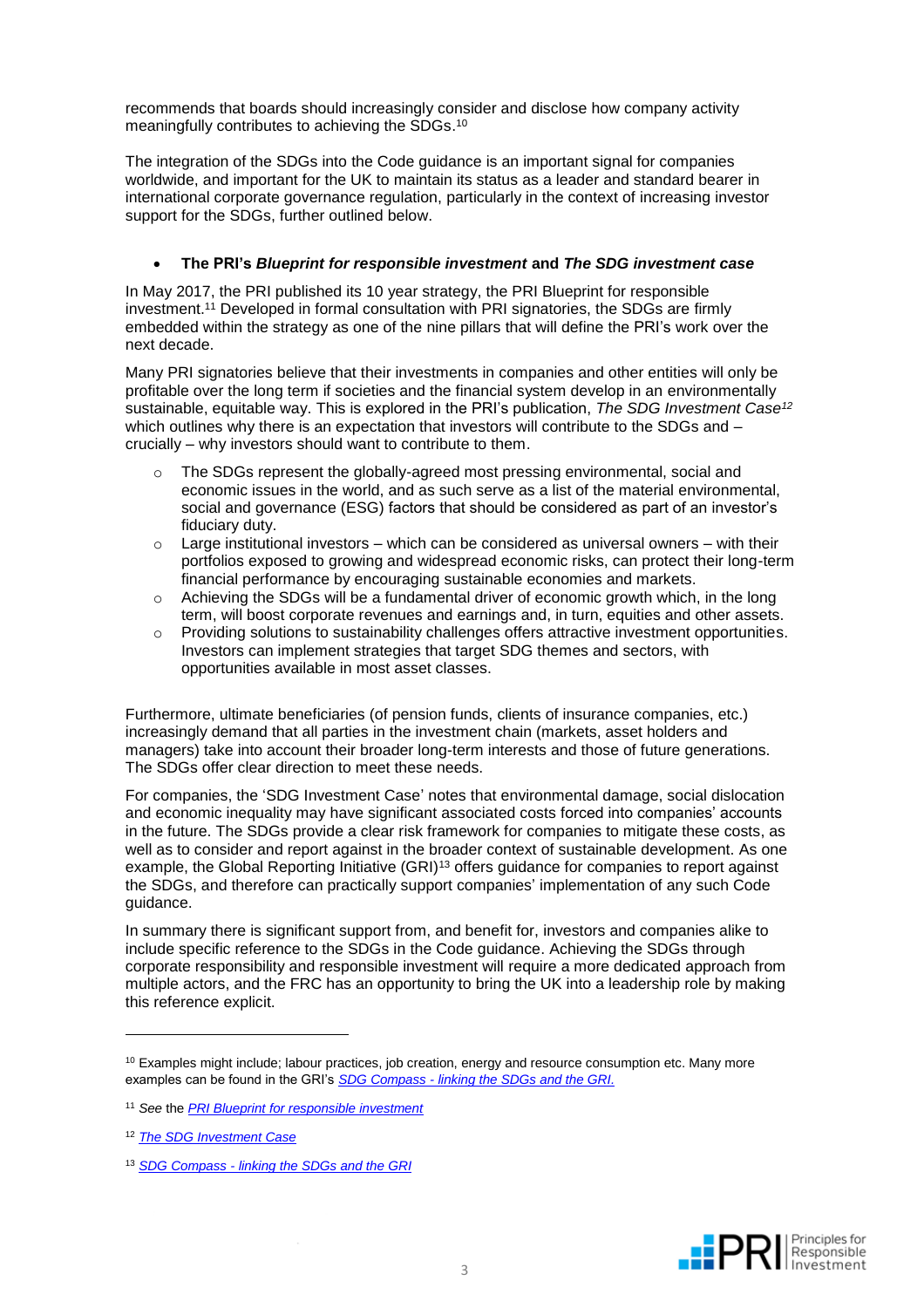#### • *Growing a Culture of Social Impact Investing in the UK* **(recommendations on the SDGs)**

In November 2017, at the request of UK government, an independent advisory published its report, 'Growing a Culture of Social Impact Investing in the UK.' <sup>14</sup> It made a number of recommendations, which the PRI endorses, to help develop a competitive environment for responsible investment, aligned with the SDGs. These include that:

- 1. The FRC should include the development of mechanisms for wider corporate reporting by companies, including reporting on social impact in the context of the SDGs, in its consultation of its strategic plan for 2018/21
- 2. The FRC should ensure its review of the Corporate Governance Code encourages more companies to be purposeful, engaged with wider stakeholders and committed to assessing and communicating their social impact in the context of the SDGs. 15
- 3. The Department for Business, Energy and Industrial Strategy (BEIS) should explore, with the FRC, how best to encourage UK business to increase transparency on the contribution business makes towards the achievement of the SDGs. Separately, in regard to the FRC consultation on companies' strategic report, the FRC should explore ways in which material information, useful to wider stakeholders, can be reported in the context of the SDGs.

By implementing these recommendations we believe that the FRC can play it's a key role in accelerating companies' much needed consideration of, and reporting on, the SDGs.

#### **Q15. Can you suggest other ways in which the Code could support executive remuneration that drives long-term sustainable performance?**

The PRI recommends that the FRC amend the proposed Provision 40 of the Code to refer to how the remuneration committee has addressed sustainability, including ESG issues, to complement and in addition to how it has addressed the alignment of executive remuneration with culture and strategy.

The PRI's report 'Integrating ESG issues into executive pay' *<sup>16</sup>* makes further recommendations about how remuneration committees can

- adopt a process to identify relevant ESG metrics and ensure they constitute a meaningful component of the overall remuneration framework as appropriate for the company; and
- disclose information about the rationale, method and challenges faced in the process of identifying and incorporating ESG metrics into executive pay.

<sup>16</sup> *[Integrating ESG issues into executive pay: a review of global extractive and utility companies](https://www.unpri.org/download_report/8534)*



<sup>14</sup> *[Growing a Culture of Social Impact Investing in the UK](https://www.gov.uk/government/publications/growing-a-culture-of-social-impact-investing-in-the-uk)*

<sup>15</sup> *[Growing a Culture of Social Impact Investing in the UK](https://www.gov.uk/government/publications/growing-a-culture-of-social-impact-investing-in-the-uk)*, p30. This report was published in November 2017. One month later, HM Treasury also signalled its support for the recommendations, as follows: "The government will be giving full consideration to its report, 'Growing a culture of social impact investing in the UK', …and will continue to work with the regulators to build capability and increase transparency in this form of investing to further encourage growth of the impact investing market." *[The UK Investment Management Strategy,](https://www.gov.uk/government/uploads/system/uploads/attachment_data/file/665668/The_Investment_Management_Strategy_II.pdf)* p25, paragraph 7.11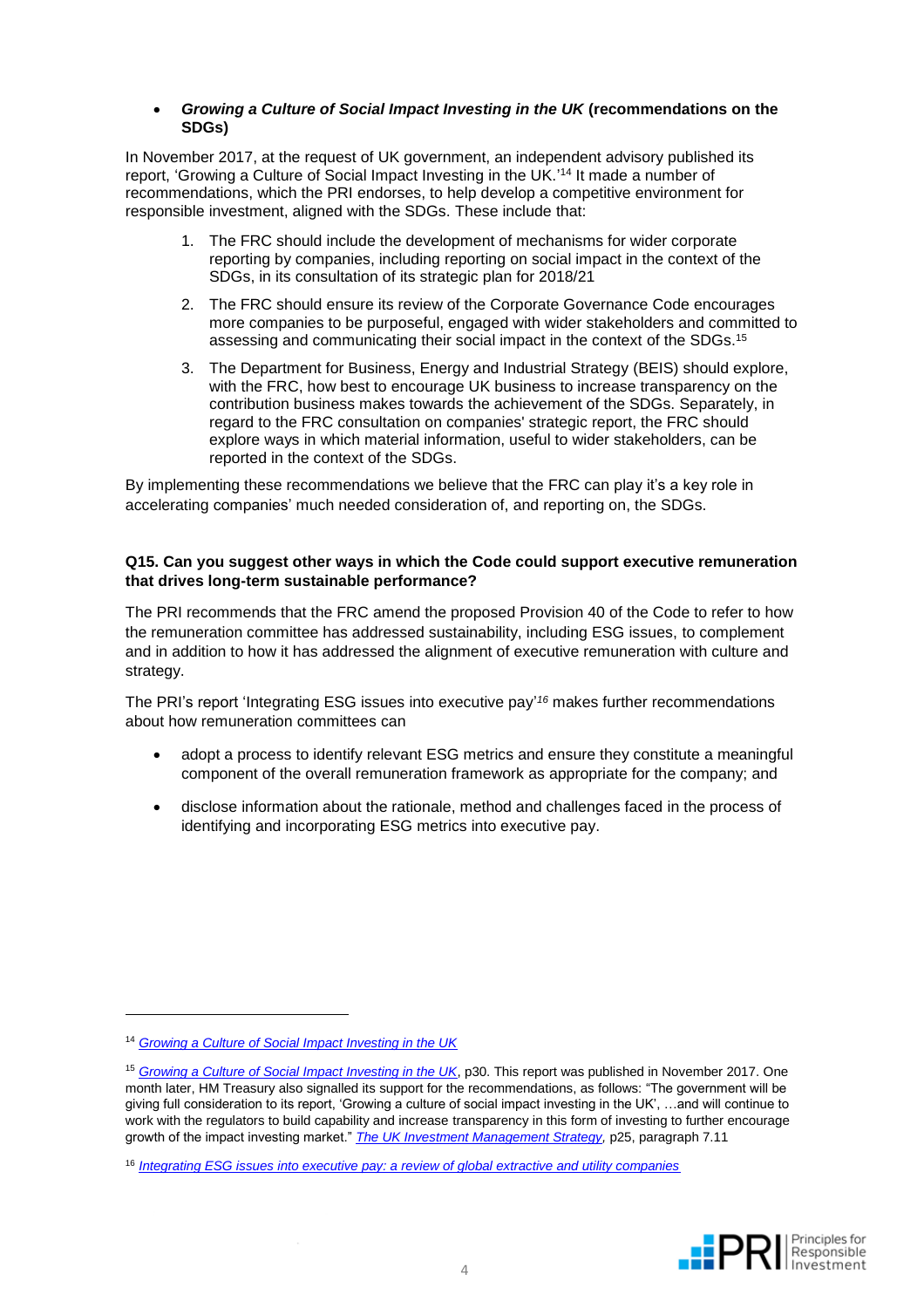## **UK Stewardship Code Questions**

#### **General comments regarding this initial consultation on the future direction of the UK Stewardship Code**

The PRI welcomes this initial consultation on the future direction of the UK Stewardship Code and its forthcoming revision. The UK Stewardship Code is a leading example for markets the world over, and as such, it should incorporate explicit reference to ESG issues into the Code. We believe that the implementation of the EU Shareholder Rights Directive offers a clear opportunity to do this.

#### **Q17. Should the Stewardship Code be more explicit about the expectations of those investing directly or indirectly and those advising them? Would separate codes or enhanced separate guidance for different categories of the investment chain help drive best practice?**

The Code should be more explicit about expectations on Stewardship duties undertaken by investors investing directly, indirectly and those advising them. To strengthen investor stewardship and expectations on different parts of the investment chain, the PRI recommends that the following areas should be addressed:

- 1. UK asset owners should sign the UK Stewardship Code. The PRI recommends that the FRC explicitly encourage UK asset owners to sign the UK Stewardship Code, including corporate pension funds. As signatories to the Code, the FRC should encourage asset owners to make public commitments to responsible investment and incorporate expectations on stewardship duties into their mandates with their asset managers.
- 2. The FRC should work with BEIS and the Department for Work and Pensions (DWP) to update the Investment Regulations and FCA codes to establish clear expectations of a stewardship duty for UK investors. This could be reinforced through greater scrutiny of pension fund trustee practices by The Pensions Regulator (TPR). The government should also clearly signal that international investors in the UK should act in accordance with the UK's Stewardship Code, a practice adopted by other stewardship codes around the world.<sup>17</sup> The FRC should support the call for these changes and engage as necessary with relevant bodies.
- 3. Stewardship activity and ESG integration should be incorporated into both mandates and performance review processes that institutional investors have with investment managers and investment consultants. 18

Finally, we note that high standards of corporate governance reinforce high standards of pension fund governance and stewardship. The actions the PRI recommends the FRC undertake across these areas are complementary and reinforcing to encourage consistency of higher standards of governance and stewardship throughout the investment chain.<sup>19</sup>

<sup>19</sup> For further recommendations on pension fund governance and stewardship see the PRI's publication: *[How asset](https://www.unpri.org/download_report/6385)  [owners can drive responsible investment](https://www.unpri.org/download_report/6385)*



<sup>&</sup>lt;sup>17</sup> Especially important, noting that over half the UK stock market is owned by overseas investors, on whom such a duty would not be binding.

<sup>&</sup>lt;sup>18</sup> Given their major role on advising pension investments, ESG must be a core part of investment advice to reflect ESG as a core part of investors' fiduciary duties. We see market structure, market practice and regulatory reasons why ESG is not currently a core part of investment advice. Addressing these reasons is a necessary step for a more sustainable financial system. See PRI's publication: *[Working towards a sustainable financial system:](https://www.unpri.org/download_report/45165)  [investment consultant services review](https://www.unpri.org/download_report/45165)*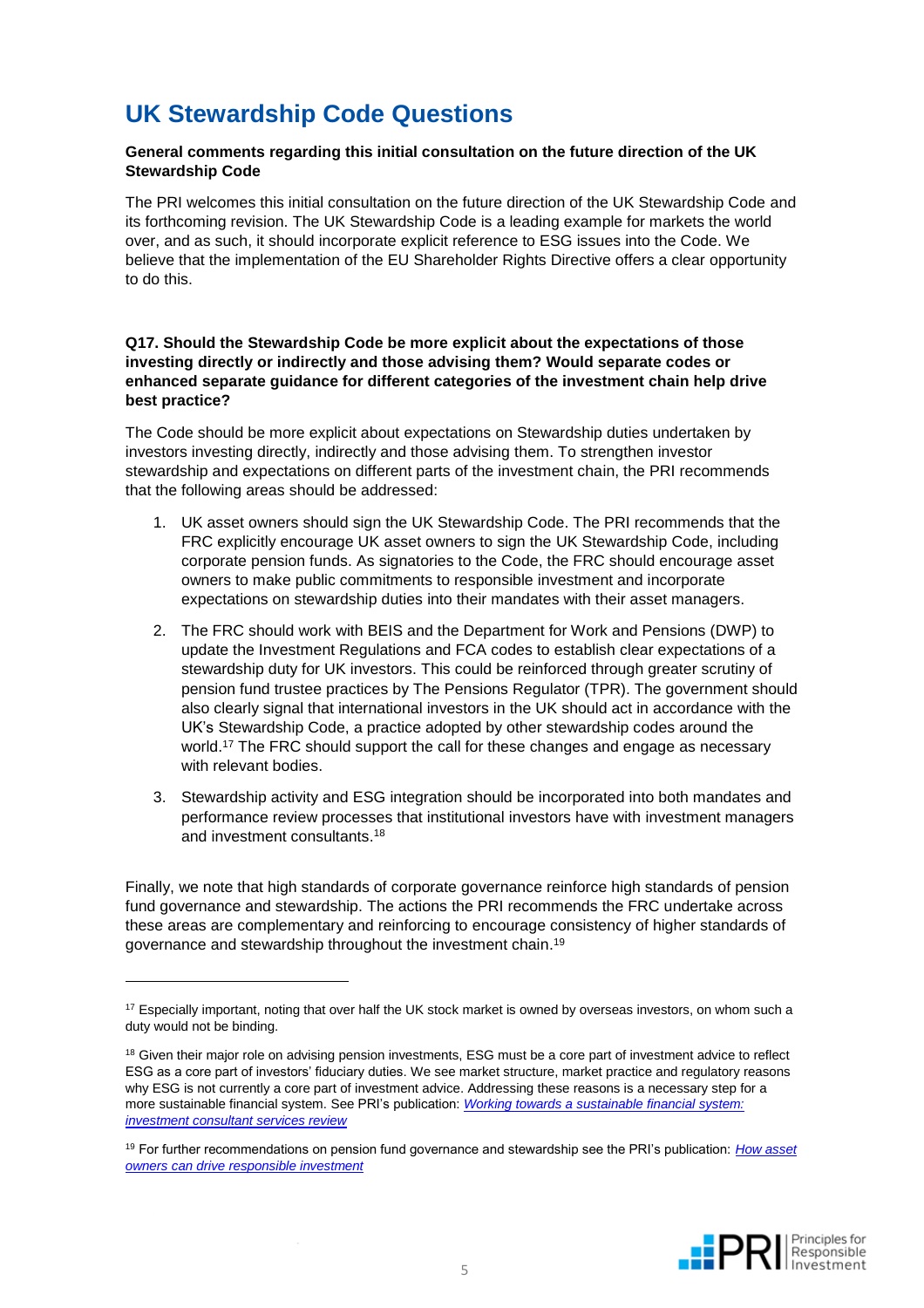#### **Q19. Are there alternative ways in which the FRC could highlight best practice reporting?**

Stewardship practices should be a source of competitive differentiation, particularly among investment managers. It is important that signing the Code is a meaningful activity, and that high quality reporting against it enables stewardship practices to be assessed. We commend the FRC for the work it has undertaken to tier signatories of the UK Stewardship Code in 2016. This has proven to be a valuable exercise in improving practice and reporting standards for signatories.

We further recommend that the FRC work with the TPR and the FCA respectively to provide clear guidance for:

- 1. Asset owners that outsource investment management (and associated activities) about effective oversight and review of asset managers' stewardship duty and how they are expected to deliver on their stewardship obligations; and
- 2. Asset managers about the standards required to discharge their stewardship duties for any assets under their management, and strengthen Conduct of Business Rule 2.2.3 from requiring an investor to state the nature of its commitment to the UK Stewardship Code to a comply or explain requirement.<sup>20</sup>

Guidance which sets expectation on stewardship duties and meaningful reporting is a necessary basis to establish best practise reporting.

**Q22. Would it be appropriate to incorporate 'wider stakeholders' into the areas of suggested focus for monitoring and engagement by investors? Should the Stewardship Code more explicitly refer to ESG factors and broader social impact? If so, how should these be integrated and are there any specific areas of focus that should be addressed?**

The PRI recommends that ESG issues are explicitly referenced in a Principle of the UK Stewardship Code.<sup>21</sup> This should be a major area of focus for the FRC resulting from this consultation.

In reference to ESG issues, the Code should state that it requires investors to:

l

*"demonstrate how they promote the long-term performance and sustainability of companies, including their integration of material environmental, social and governance (ESG) factors in stewardship activities"*

Stewardship is one of the central tools that investors can use to manage investment risk and return, and considering ESG issues in stewardship activities and investment decision making is core to the fiduciary duty that investors owe to beneficiaries. Explicit reference to ESG issues in the UK Stewardship Code provides clear direction to investors on the need to include ESG issues in stewardship activities, and therefore helps to ensure that investor's duties are properly fulfilled through this investment governance channel.

Explicit reference to ESG issues in a Principle of the UK Stewardship Code will also align it with a strong and clear trajectory taking place both in the UK and internationally, as evidenced by a

<sup>&</sup>lt;sup>21</sup> Currently the UK Stewardship Code only references "social and environmental matters" as examples of issues that may warrant escalation of stewardship activities. See the [UK Stewardship Code](https://www.frc.org.uk/getattachment/d67933f9-ca38-4233-b603-3d24b2f62c5f/UK-Stewardship-Code-(September-2012).pdf) (issued in September 2012).



<sup>20</sup> *[COBS 2.2.3](https://www.handbook.fca.org.uk/handbook/COBS.pdf)* states: A firm, other than a venture capital firm, which is managing investments for a professional client that is not a natural person must disclose clearly on its website, or if it does not have a website in another accessible form: (1) the nature of its commitment to the Financial Reporting Council's Stewardship Code; or (2) where it does not commit to the Code, its alternative investment strategy.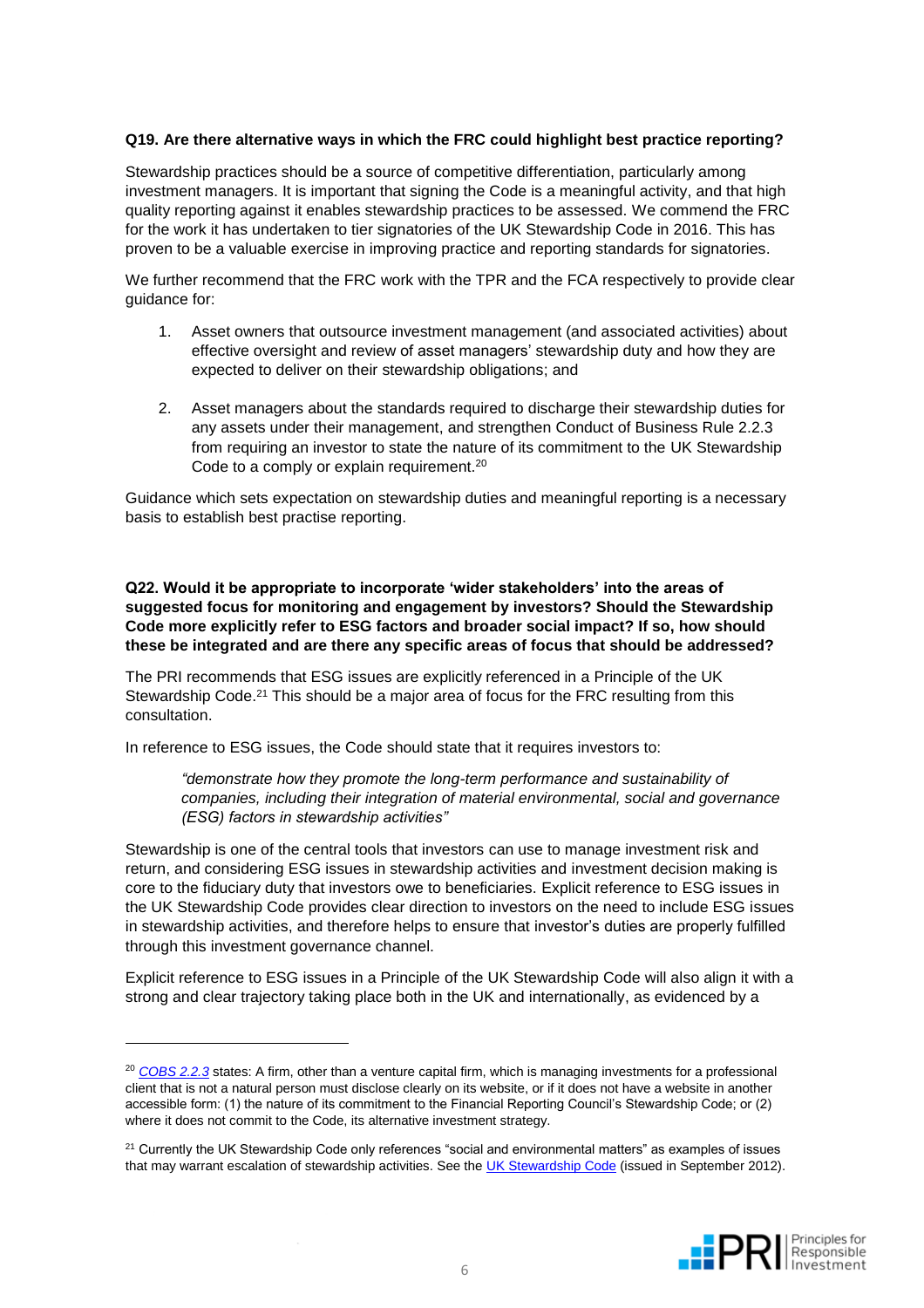series of developments since the Code's last review which should be reflected in any updated Code, further outlined below.

- The EU Shareholder Rights Directive specifically references ESG issues throughout,<sup>22</sup> and places a positive duty on all investors to consider stewardship and long-term factors. The PRI has previously demonstrated that the majority of European PRI signatories already comply with, or exceed, the disclosure requirements of the directive. The directive will address many of the weaknesses identified by the PRI's 'Global Guide to Responsible Investment Regulation', <sup>23</sup> which should also be supported by the UK Stewardship Code.
- This is already being called for through the final report of the EU High-Level Expert Group on Sustainable Finance (HLEG). <sup>24</sup> The European Commission has indicated "we will propose to integrate sustainability factors into investment mandates. This means these criteria will be reflected in the duties that asset managers and institutional investors have towards those whose money they manage. This would clarify their legal obligation to factor sustainability risks into capital allocation decisions."<sup>25</sup>
- Developments of the EU HLEG follow previous work by the PRI and UNEP FI supported by The Generation Foundation on the definition of fiduciary duty in the 21st century<sup>26</sup> and the launch of a UK roadmap<sup>27</sup> which set outs recommendations to fully embed the consideration of Environmental, Social and Governance (ESG) factors in the fiduciary duties of investors in the UK capital markets.
- Explicit reference to ESG issues are now being included as Stewardship Codes are developed across the world (for more detail, please see response to question 25). The UK Stewardship Code is an instrument that governments and investors around the world refer to and is used as a model for the development of other codes. In this international context, it is particularly important that the UK Stewardship Code embodies best practice.

The UK Stewardship Code will be incomplete without explicit reference to ESG issues and clarification on stewardship duties, trailing behind these international developments to recognise ESG factors as core to investors' legal obligations as fiduciaries.

#### **Q23. How can the Stewardship Code encourage reporting on the way in which stewardship activities have been carried out? Are there ways in which the FRC or others could encourage this reporting, even if the encouragement falls outside of the Stewardship Code?**

The PRI has recently produced 'A practical guide to active ownership in listed equity' *<sup>28</sup>* which encourages PRI signatories to incorporate ESG issues into their ownership policies and practices,

<sup>23</sup> See the PR[I Global Guide to Responsible Investment Regulation.](http://bit.ly/2gY8tBw) An online map of responsible investment regulation can be found [here](https://www.unpri.org/page/responsible-investment-regulation) also.

<sup>26</sup> See<https://www.fiduciaryduty21.org/>



<sup>22</sup> [EU Shareholder Rights directive,](http://eur-lex.europa.eu/legal-content/EN/TXT/?uri=CELEX:32017L0828) sections 14, 22, 29, article 3g. 1(a)

<sup>24</sup> *[Final report of the High-Level Expert group on Sustainable Finance](https://ec.europa.eu/info/publications/180131-sustainable-finance-report_en)*

<sup>25</sup> [Greening finance for sustainable business](http://europa.eu/rapid/press-release_SPEECH-17-5235_en.htm)*,* a speech by Vice-President for the Euro and Social Dialogue, Financial Stability and Financial Services Valdis Dombrovskis, 12 December 2017.

<sup>27</sup> *[Fiduciary duty in the 21](https://www.fiduciaryduty21.org/united-kingdom.html)st Century: UK Roadmap*. Published in September 2015 and draws on over 30 interviews in the UK with asset owners, investment managers, industry service providers and academics. It provides commentary on recent developments in fiduciary duty and sets out the business case for ESG integration. The roadmap addresses fiduciary training, corporate reporting, asset owner interaction with service providers, legal guidance, the development of investment strategies, ESG disclosure and governance structures. The roadmap also sets out suggestions for institutional investor best-practice in the UK markets.

<sup>28</sup> See the PRI's publication: *[a practical guide to active ownership in listed equity](https://www.unpri.org/download_report/48677)*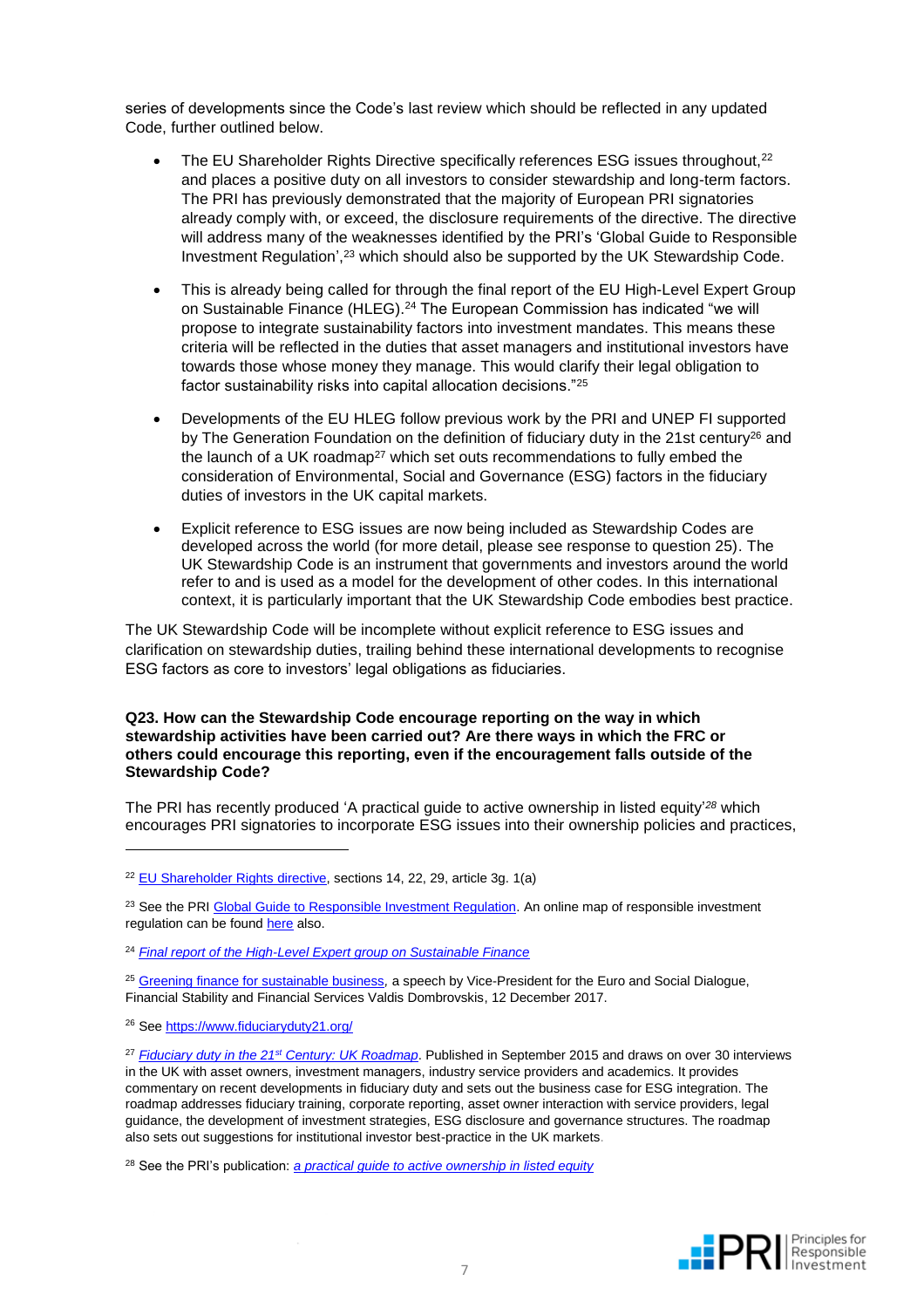including engagement with companies and exercise of voting rights. It demonstrates how stewardship and focus on ESG issues is an effective tool to support long-term value creation in listed equity investing and provides examples of what may be considered as best practise disclosure which may serve as a useful reference for the FRC to encourage this reporting. In addition the PRI recommends:

- 1. Disclosure of voting records: in 2017 the corporate governance green paper asked whether shareholders need greater powers to help them hold companies to account. It also provides compelling evidence that many investors do not use their existing powers.<sup>29</sup> Therefore, the PRI recommends that the FRC works with BEIS and others to encourage greater disclosure of fund managers' voting records to their asset owner signatories to the Code. This is in line with market practice; of the PRI's UK fund manager signatories, 58% already provide public disclosure of their voting activities. In addition, institutional investors and fund managers should be encouraged to disclose rationale for voting decisions and in-house guidance. As well as supporting stronger implementation of the UK Stewardship Code, this is also in line with recent developments in the EU's Shareholder Rights Directive (see the PRI's briefing [here\)](https://www.unpri.org/download_report/28152).
- 2. Reporting on engagement activity: the PRI supports the BEIS Inquiry on Corporate Governance<sup>30</sup> recommendation that the FRC provide guidelines for companies on what high quality engagement entails.<sup>31</sup> The PRI recommends that the FRC also encourage high quality reporting on engagement activity from investors through application of Stewardship Code, and the Listed Equity Active Ownership module of the PRI Reporting and Assessment Framework provides a model of how investors could increase and further improve the quality of information provided. This includes; tracking number of engagements, the method of engagement, investor's role in the engagement, their level of intensity and so forth.<sup>32</sup>

#### **Q24. How could the Stewardship Code take account of some investors' wider view of responsible investment?**

The focus of the UK Stewardship Code is on the role of shareholders in publicly listed companies. However, investors implement responsible investment across a range of asset classes, as evidenced by over 1900 members of the PRI. To better recognise how investors exercise their stewardship duties in different ways, the FRC could consider:

- Referencing the PRI Reporting Framework. This is the world's most comprehensive dataset on responsible investment. It is structured to collect data on investors' implementation of responsible investment across listed equity, fixed income, infrastructure, commodities, hedge funds and others.
- Encouraging asset owners and asset managers to publicly state their commitment to responsible investment and active ownership in their Statement of Investment Principles (SIPs) and their investment beliefs respectively. This will help to clarify how investors view their stewardship duty across a range of investments.



<sup>29</sup> Th[e UK corporate governance reform green paper,](https://www.gov.uk/government/uploads/system/uploads/attachment_data/file/584013/corporate-governance-reform-green-paper.pdf) *p25*, states that 28% of shareholders do not make use of their voting rights. On average, FTSE 250 remuneration policies achieved 94% support over the 2013-16 period.

<sup>30</sup> *[BEIS Inquiry on Corporate Governance](https://publications.parliament.uk/pa/cm201617/cmselect/cmbeis/702/70206.htm#_idTextAnchor032)*

<sup>&</sup>lt;sup>31</sup> The PRI welcomes the retention of Provisions from section E in the previous UK Corporate Governance Code within the Principles of the revised code, noting that Principle C and Provision 5 of the revised UK Corporate Governance Code underlines the importance of shareholder engagement and disclosure on the annual report.

<sup>32</sup> <https://www.unpri.org/report>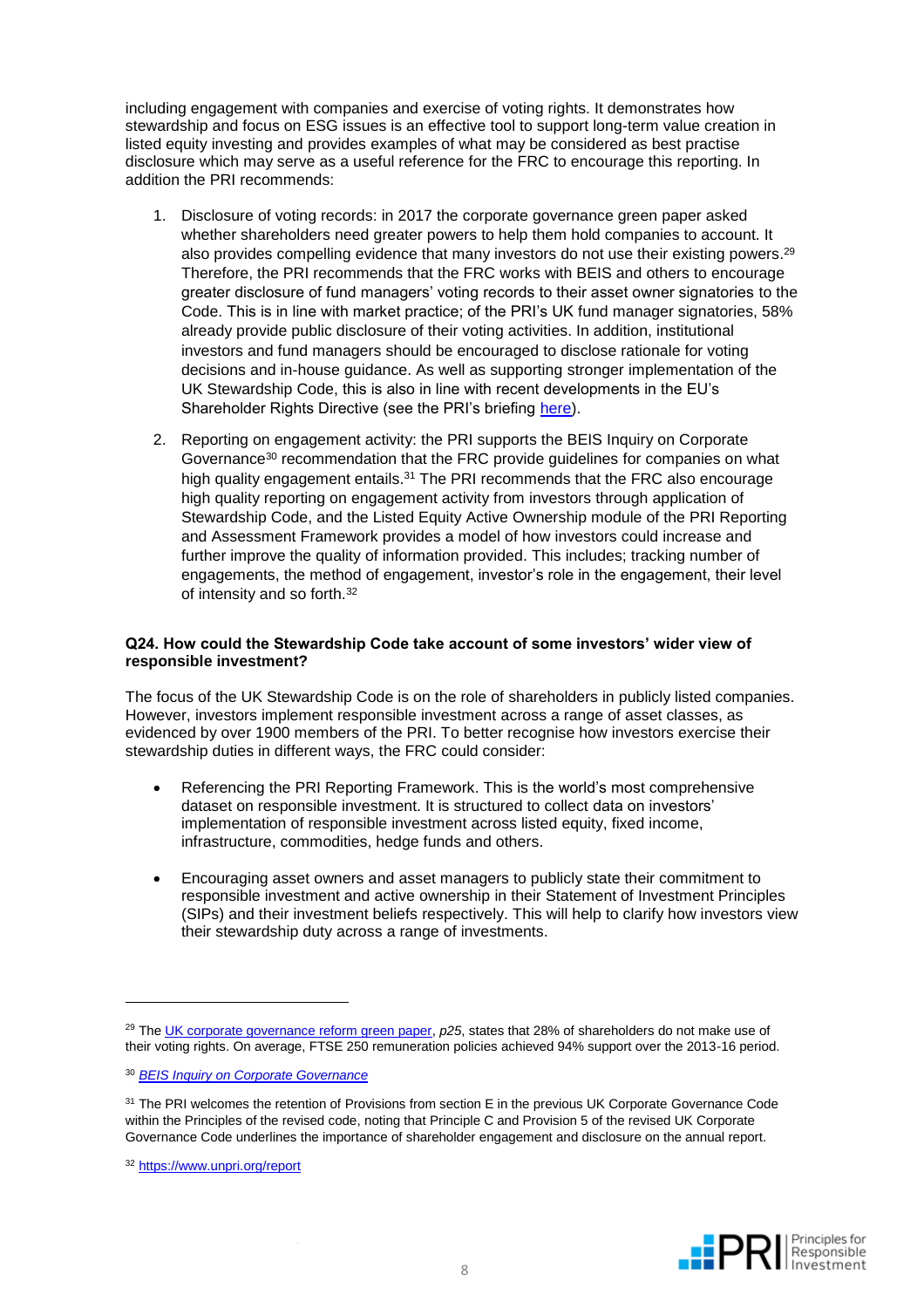Lastly, while the PRI's most recent report on active ownership has a focus on practices related to listed equity holdings, several insights and recommendations on policy development, execution and disclosure can be equally applied to other asset classes such as corporate fixed income and private equity. Further in-depth analysis of the differences and engagement implications in fixed income is included in the forthcoming PRI publication, 'ESG engagement for fixed income investors: managing risks, enhancing returns*.'* The PRI would welcome an opportunity to discuss how to better take account of investors' wider view of responsible investment in the UK Stewardship Code with the FRC.

#### **Q25. Are there elements of international stewardship codes that should be included in the Stewardship Code?**

There has been notable growth in stewardship codes in recent years, particularly in Asia, with Japan, Hong Kong, Malaysia, Singapore and South Korea implementing codes since 2014. While all stewardship codes are voluntary, some governments promote ESG issues in the Code more explicitly than others. In particular, the Australian, Brazilian and South African codes include explicit reference to ESG issues within their principles,<sup>33</sup> and we recommend that the FRC amend the UK Stewardship Code similarly (see response to consultation question 22 for suggested wording).

#### **Q26. What role should independent assurance play in revisions to the Stewardship Code? Are there ways in which independent assurance could be made more useful and effective?**

The PRI recommends that guidance is developed on the broader application of existing assurance standards to processes including engagement and voting. Through the PRI Reporting Framework, we examine how information reported to the PRI by our signatories has been verified in assurance reports. Our data reflects that there is limited understanding and application of assurance on responsible investment and stewardship processes within the assurance industry to be addressed, and we suggest guidance for as a necessary first step to address this need.

#### **Q27: Would it be appropriate for the Stewardship Code to support disclosure of the approach to directed voting in pooled funds?**

The PRI recommends that any changes to the UK Stewardship Code regarding signatories approach to directed voting in pooled funds:

- 1. Supports asset owners' disclosure of their approach to how they direct managers to vote on their behalf in pooled funds, *in conjunction with* supporting asset managers' disclosure on their investments in pooled funds, and their approach to voting on behalf of their clients. Without a clear line of sight between asset owners and their investments, there will be inadequate accountability in asset manager voting decisions, even with asset owners' disclosing their approach to how they direct managers to vote in pooled funds.
- 2. Aligns with existing guidance from TPR<sup>34</sup> which encourages pension schemes to '*become familiar with [your] managers' stewardship policies and where you consider it appropriate, seek to influence them.'*

<sup>34</sup> The Pensions Regulator guidance on *[managing DC benefits, chapter 4, investment governance](http://www.thepensionsregulator.gov.uk/trustees/investment-management-in-your-dc-scheme.aspx#s22311)* (investment [stewardship\).](http://www.thepensionsregulator.gov.uk/trustees/investment-management-in-your-dc-scheme.aspx#s22311) "For most pension schemes, stewardship activities, including engagement, are likely to be undertaken by the investment manager on the trustee board's behalf. This especially applies where investments are made via pooled funds. We would encourage you to become familiar with your managers' stewardship policies and where you consider it appropriate, seek to influence them. For some schemes, a formal scheme stewardship



<sup>&</sup>lt;sup>33</sup> See Appendix B for excerpts from global stewardship codes that explicitly refence ESG issues within their principles. Many more reference ESG issues in accompanying guidance. See the PRI's *[Global guide to responsible](https://www.unpri.org/download_report/22438)  [investment regulation](https://www.unpri.org/download_report/22438)* for more.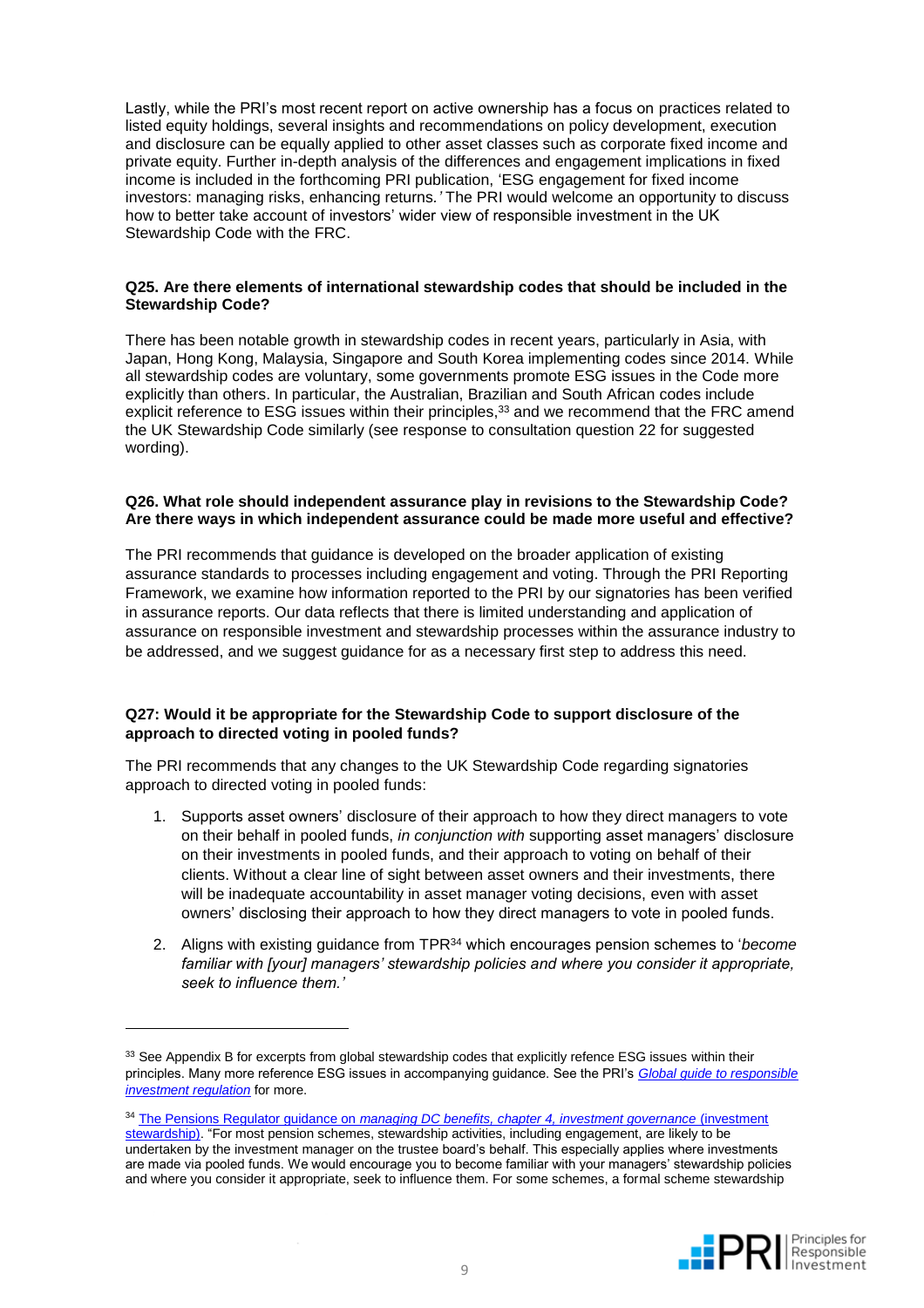We further recommend that asset owners incorporate their requirements on engagement and voting into their agreements with investment managers, which can inform their selection, appointment and monitoring of investment managers.

#### **Q28: Should board and executive pipeline diversity be included as an explicit expectation of investor engagement?**

Board and executive pipeline diversity should be included as key considerations for investors to raise with companies, and investors should continue to have flexibility around how they prioritise topics of engagement and the frequency with which issues are raised.

An effective board is that which has the right mix of skills, expertise, diversity and competencies. Every board should carefully consider what they deem to be a suitable structure, through continuous evaluation of the current composition, the company's strategic direction, key challenges and the risks and opportunities in the external environment.

Investors increasingly recognise the role of diversity in improving company performance and shareholder value. This is demonstrated by investor initiatives and engagements targeting gender<sup>35</sup> and other forms of diversity. Just as 'progress on gender balanced boards… should be assessed [by investors] as a key corporate governance issue when considering their responsibilities under the UK Stewardship Code' <sup>36</sup> engagement on executive pipeline diversity in all of its forms must be an explicit expectation of investor engagement, as suitable for the company being engaged.

#### **Q29: Should the Stewardship Code explicitly request that investors give consideration to company performance and reporting on adapting to climate change?**

The PRI recommends that the UK Stewardship Code explicitly requests that investors consider how companies are assessing and managing their exposure to climate risk.<sup>37</sup> There is a strong basis of support outlined below which lend weight to the need for this action.

#### • **PRI Baker McKenzie climate disclosure country reviews**

The 'PRI Baker McKenzie climate disclosure country reviews' <sup>38</sup> demonstrate that UK Corporate Governance Code requires disclosure of material risks in financial reporting. Because of the medium to long term financial risk that climate change presents, company reporting on climate change risk and adaptation is therefore essential to achieving compliance with the UK Corporate Governance Code. Similarly, to properly uphold their stewardship duty, investors need to give consideration to company performance and reporting on adapting to climate change. Neither the Governance Code nor the UK Stewardship Code expressly address climate or other ESG risks in any detail. Both codes would benefit from explicitly referencing ESG issues including climate change to make this clarification.



approach may be appropriate (e.g. by following the principles set out in the UK Stewardship Code), particularly where your scheme holds a significant amount of assets. For wholly insured schemes, it is unlikely to be possible to engage directly with your provider's fund managers, but you may wish to ask your provider for information about the fund manager's stewardship policies." Good stewardship includes the exercising of rights attaching to investment, such as the voting rights attached to shares. Where practicable you may wish to agree specific voting criteria with your investment managers. Services that provide analysis and voting recommendations are available and can assist you in setting criteria."

<sup>35</sup> <https://www.30percentcoalition.org/>

<sup>36</sup> *[FTSE Women Leaders: Improving gender balance in FTSE leadership,](https://ftsewomenleaders.com/wp-content/uploads/2016/11/Hampton-Alexander-2016.pdf)* p.10, recommendation 4.1.

<sup>&</sup>lt;sup>37</sup> Note this includes transition risk, physical (adaptation) risk and liability risk.

<sup>38</sup> [PRI Baker McKenzie Climate Disclosure Country Reviews](https://www.unpri.org/download_report/42201)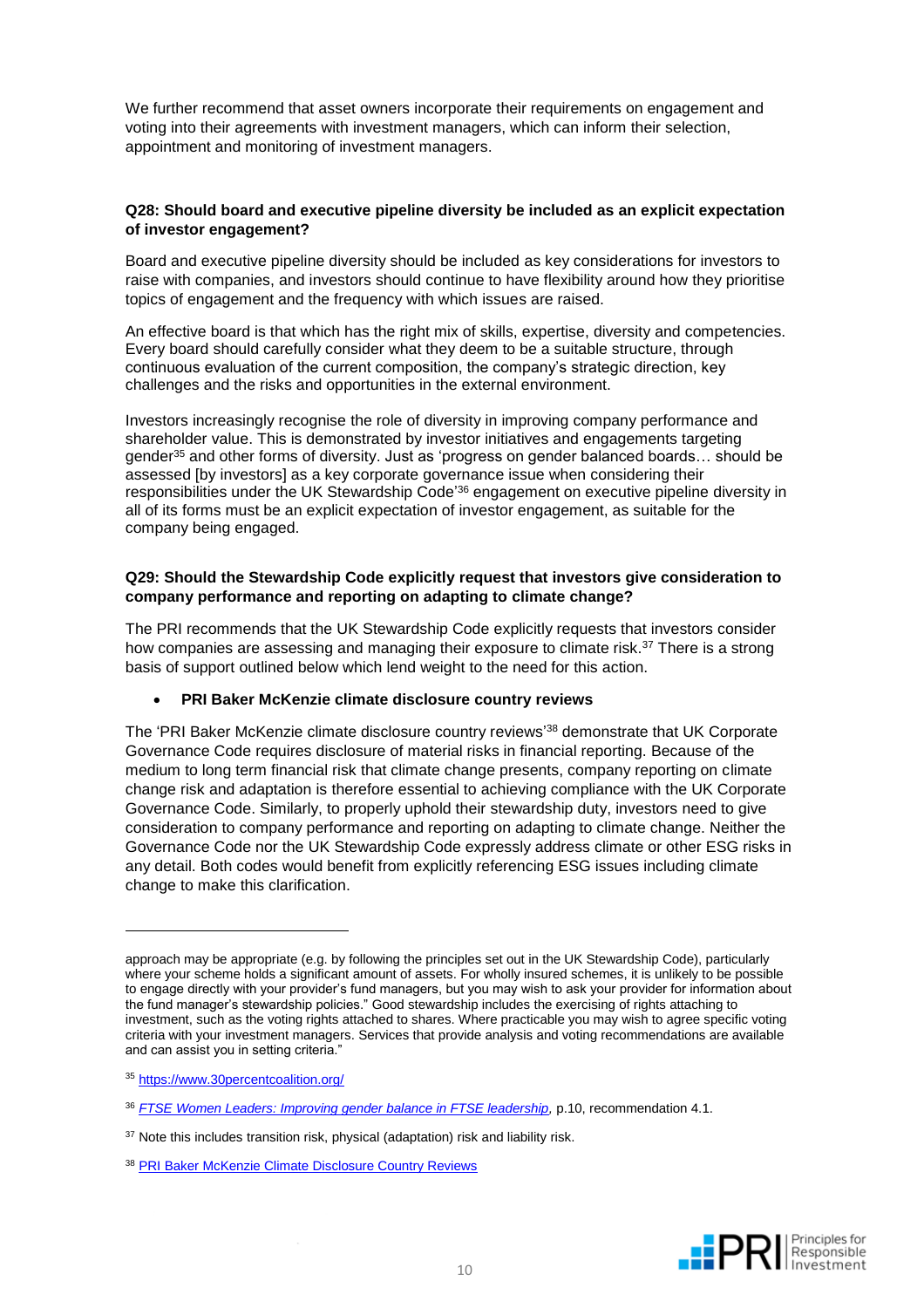For companies and investors, reporting on climate issues should be aligned with international good practice such as provided by the Taskforce for Climate-related Financial Disclosures' (TCFD) recommendations. This would:

- $\circ$  clarify that institutional investors and companies are aware of this issue and establishing management systems to reduce exposure from related financial risks;
- o minimise the risk of future litigation against UK directors. Financial institutions and companies' directors may face legal liability exposure by failing to assess and manage climate risk. The TCFD framework outlines information that is required for disclosure, and thereby will help UK directors reduce the likelihood of future climaterelated litigation
- $\circ$  align institutional investors and companies with the Paris Climate Agreement and the UK government's Clean Growth Strategy;
- o contribute towards longer term financial stability. Climate-related disclosure will facilitate an orderly transition to a low-carbon economy and support an efficient market response to climate change. 39

The TCFD recommendations are supported by over 237 companies with a combined market capitalisation of over US\$6.3 trillion, including 150 financial institutions responsible for assets of over US\$81 trillion. 40

The UK Stewardship Code should request that investors give consideration to company performance and reporting on adapting to climate change, and the TCFD framework provides the means by which this request would be implemented.

#### • **UK Committee on Climate Change (2017 report)**

The PRI supports the recommendation made in the 'Progress in Preparing for Climate Change'<sup>41</sup> report from the UK Committee on Climate Change, that the UK Stewardship Code should be amended to ask investors to consider company performance and reporting on adapting to climate change.

#### • **UK Green Finance Taskforce (2018 report)<sup>42</sup>**

The PRI recommends that the FRC should work with the UK Green Finance Task Force and the follow up to the endorsement of the UK Government of the TCFD on climate change reporting, and adapt the UK Stewardship Code accordingly to ask how investors take into account company performance and reporting on adapting to climate change.

#### **Q30: Should signatories to the Stewardship Code define the purpose of stewardship with respect to the role of their organisation and specific investment or other activities?**

The PRI recommends that signatories to the UK Stewardship Code are required to state the purpose of stewardship with respect to the role of their organisation and specific investment or other activities. This means that signatories would be required to state their commitment to



<sup>39</sup> *[The Bank's response to climate change, quarterly bulletin, 2017, Q2.](https://issuu.com/bankofengland/docs/qb17q2article2)*

<sup>&</sup>lt;sup>40</sup> [TCFD Secretariat press release 12](https://www.fsb-tcfd.org/wp-content/uploads/2017/12/TCFD-Press-Release-One-Planet-Summit-12-Dec-2017_FINAL.pdf)<sup>th</sup> December 2017

<sup>41</sup> UK Committee on Climate Change, *[Progress in Preparing for Climate Change.](https://www.theccc.org.uk/publication/2017-report-to-parliament-progress-in-preparing-for-climate-change/)* It also noted that investors are increasingly attuned to the effects of climate change on risk adjusted returns, and the Committee recommended that government promote voluntary disclosure of climate change risks by both large and small companies, including the risks in relation to supply chain.

<sup>42</sup> Forthcoming for Spring 2018.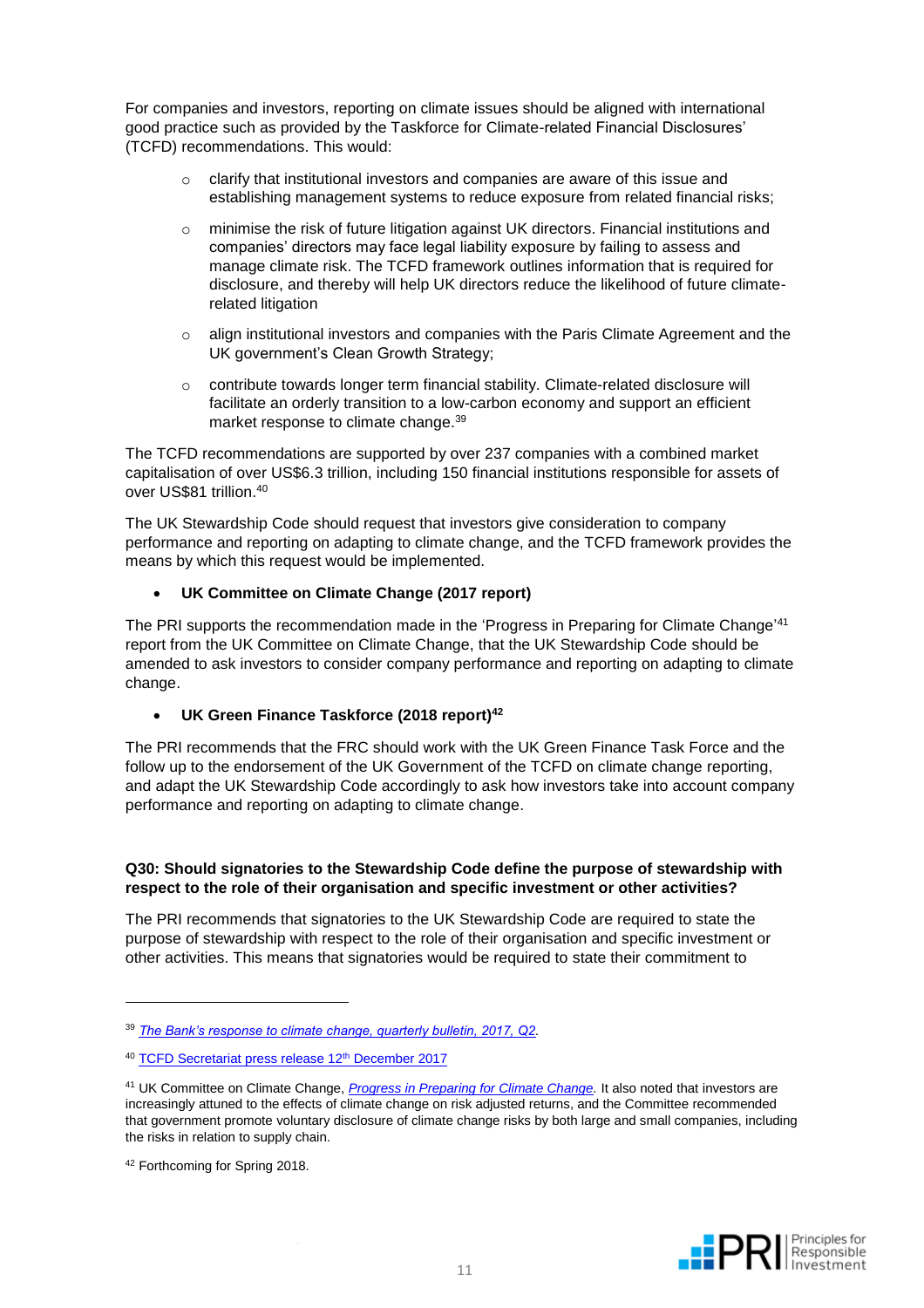responsible investment and active ownership in their SIPs and investment beliefs and further clarify how this is supported by their stewardship activities.<sup>43</sup>

#### **Q31: Should the Stewardship Code require asset managers to disclose a fund's purpose and its specific approach to stewardship, and report against these approaches at a fund level? How might this best be achieved?**

For pension funds, the UK Stewardship Code should require the disclosure of a fund purpose and this should be highlighted in the implementation of the Institutions for Occupational Retirement Provision (IORP2) directive. When transposed it will require affected pension schemes to consider ESG factors, and report on their approach on where there have been integrated.

Funds may also, where appropriate, disclose the fund's purpose and approach to stewardship in the fund prospectus, which may include how it incorporates ESG factors into voting, engagement and investment decision making. This provides clarity for any investor in the fund about how money is being managed in a manner that aligns with beneficiary preferences, which could also serve to differentiate and promote ESG credentials of the fund.

### **APPENDIX A**

Full list of consultation questions:

#### **LIST OF CONSULTATION QUESTIONS**

*If you wish to make general comments not relating the following questions, please state clearly the Principle or Provision the comment relates to, so that these can be more effectively captured as part of the post-consultation review.*

**UK Corporate Governance Code and Guidance on Board Effectiveness Questions** Q1. Do you have any concerns in relation to the proposed Code application date?

Q2. Do you have any comments on the revised Guidance?

Q3. Do you agree that the proposed methods in Provision 3 are sufficient to achieve meaningful engagement?

Q4. Do you consider that we should include more specific reference to the UN SDGs or other NGO principles, either in the Code or in the Guidance?

Q5. Do you agree that 20 per cent is 'significant' and that an update should be published no later than six months after the vote?

Q6. Do you agree with the removal of the exemption for companies below the FTSE 350 to have an independent board evaluation every three years? If not, please provide information relating to the potential costs and other burdens involved.

Q7. Do you agree that nine years, as applied to non-executive directors and chairs, is an appropriate time period to be considered independent?

Q8. Do you agree that it is not necessary to provide for a maximum period of tenure?

Q9. Do you agree that the overall changes proposed in Section 3 of revised Code will lead to more action to build diversity in the boardroom, in the executive pipeline and in the company as a whole?



<sup>43</sup> Also recommended in response to consultation question 24.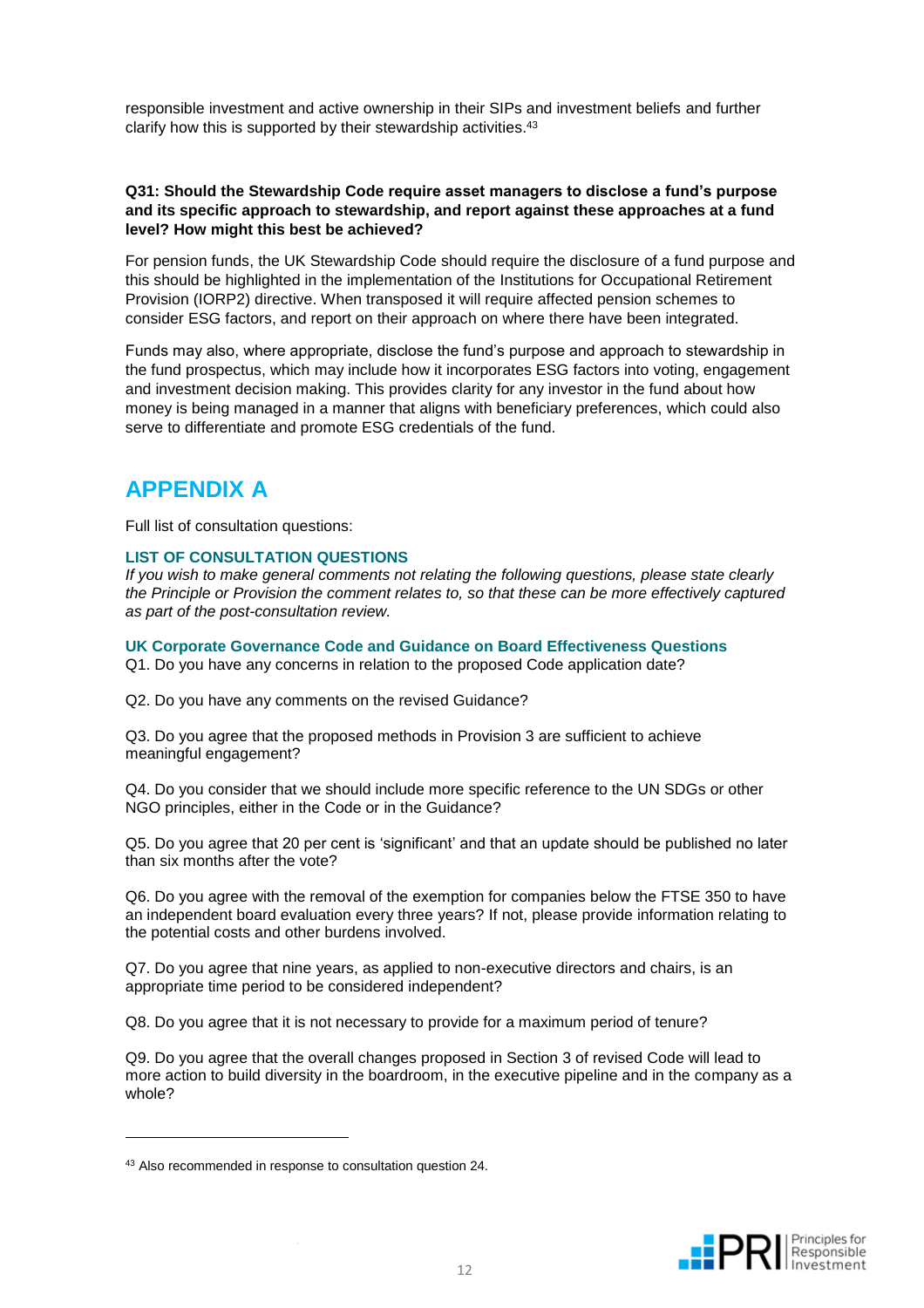Q10. Do you agree with extending the Hampton-Alexander recommendation beyond the FTSE 350? If not, please provide information relating to the potential costs and other burdens involved.

Q11. What are your views on encouraging companies to report on levels of ethnicity in executive pipelines? Please provide information relating to the practical implications, potential costs and other burdens involved, and to which companies it should apply.

Q12. Do you agree with retaining the requirements included in the current Code, even though there is some duplication with the Listing Rules, the Disclosure and Transparency Rules or Companies Act?

Q13. Do you support the removal to the Guidance of the requirement currently retained in C.3.3 of the current Code? If not, please give reasons.

Q14. Do you agree with the wider remit for the remuneration committee and what are your views on the most effective way to discharge this new responsibility, and how might this operate in practice?

Q15. Can you suggest other ways in which the Code could support executive remuneration that drives long-term sustainable performance?

Q16. Do you think the changes proposed will give meaningful impetus to boards in exercising discretion?

#### **UK Stewardship Code Questions**

Q17. Should the Stewardship Code be more explicit about the expectations of those investing directly or indirectly and those advising them? Would separate codes or enhanced separate guidance for different categories of the investment chain help drive best practice?

Q18. Should the Stewardship Code focus on best practice expectations using a more traditional 'comply or explain' format? If so, are there any areas in which this would not be appropriate? How might we go about determining what best practice is?

Q19. Are there alternative ways in which the FRC could highlight best practice reporting other than the tiering exercise as it was undertaken in 2016?

Q20. Are there elements of the revised UK Corporate Governance Code that we should mirror in the Stewardship Code?

Q21. How could an investor's role in building a company's long-term success be further encouraged through the Stewardship Code?

Q22. Would it be appropriate to incorporate 'wider stakeholders' into the areas of suggested focus for monitoring and engagement by investors? Should the Stewardship Code more explicitly refer to ESG factors and broader social impact? If so, how should these be integrated and are there any specific areas of focus that should be addressed?

Q23. How can the Stewardship Code encourage reporting on the way in which stewardship activities have been carried out? Are there ways in which the FRC or others could encourage this reporting, even if the encouragement falls outside of the Stewardship Code?

Q24. How could the Stewardship Code take account of some investors' wider view of responsible investment?

Q25. Are there elements of international stewardship codes that should be included in the Stewardship Code?

Q26. What role should independent assurance play in revisions to the Stewardship Code? Are there ways in which independent assurance could be made more useful and effective?